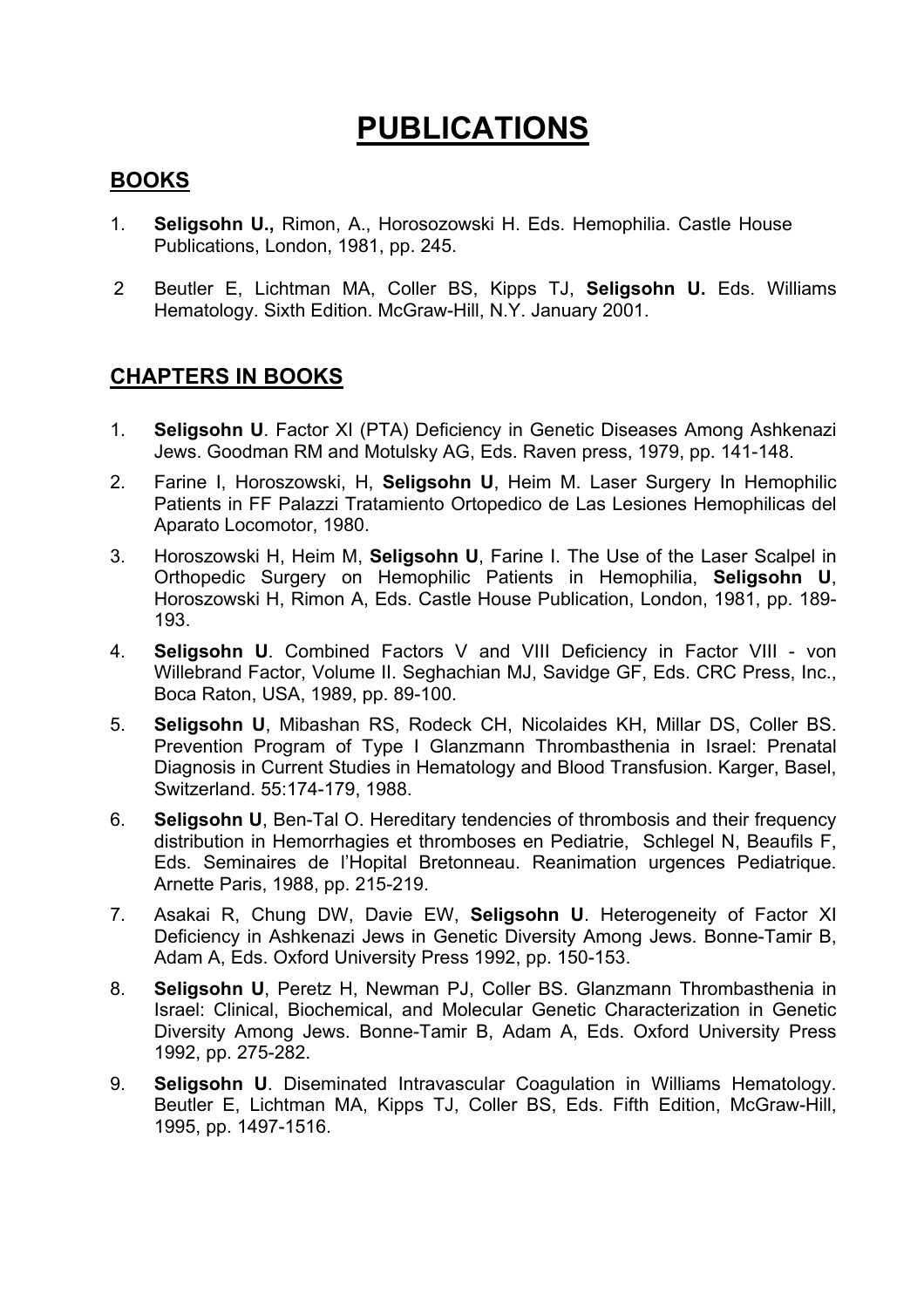- 10. **Seligsohn U**, Griffin JH. Contact Phase and Factor XI in The metabolic and Molecular Basis of Inherited Diseases. Scriver CR, Beaudet AL, Sly WS, Valle D, Eds.  $7<sup>th</sup>$  Edition. McGraw-Hill, 1995, pp. 3289-3311.
- 11. **Seligsohn U**. Disseminated Intravascular Coagulation in Blood: Principles and practice of hematology. Handin RI, Lux SE, Stossel TP, Eds. JB Lippincott Company, Philadelphia 1995. pp. 1289-1317.
- 12. **Seligsohn U,** White G. Inherited Deficiencies of Coagulation Factors II, V, VII, XI and XIII, and the Combined Deficiencies of Factors V and VIII, and of the Vitamin K Dependent Factors in: Williams Hematology,  $6<sup>th</sup>$  edition McGraw-Hill, N.Y. 2000 (in press).
- 13. **Seligsohn U.** Disseminated Intravascular Coagulation in Williams Hematology 6<sup>th</sup> edition McGraw-Hill, N.Y. 2000 (in press),
- 14. **Seligsohn U,** Coller BS. Classification, Clinical Manifestations and Evaluation of Disorders of Hemostasis in: Williams Hematology, 6<sup>th</sup> edition. McGraw-Hill, N.Y. 2000 (in press).
- 15. Beutler E, Lichtman MA, Coller BS, Kipps TJ, **Seligsohn U.** Approach to the Patient in Williams Hematology, 6<sup>th</sup> edition. McGraw-Hill, N.Y. 2000 (in press).

## **ARTICLES**

- 1. Zahavi J, **Seligsohn U**. Unusual course of infectious mononucleosis. **J Amer Med Ass** 200:1181-1183, 1967.
- 2. Ben-Bassat I, **Seligsohn U**, Leiba H, Leef FF, Chaitchick S, Ramot B. Sequestration studies with chromium-51 labelled red cells as criteria for splenectomy. **Isr J Med Sci** 3:832-837, 1967.
- 3. **Seligsohn U**, Ramot B. Chronic monocytic leukemia: A case with an eight year survival. **Isr J Med Sci** 3:868-874, 1967.
- 4. **Seligsohn U**, Ramot B. Angiopathic hemolytic anemia: Report of five cases and review of the literature. **Harefuah** 74:39-44, 1968.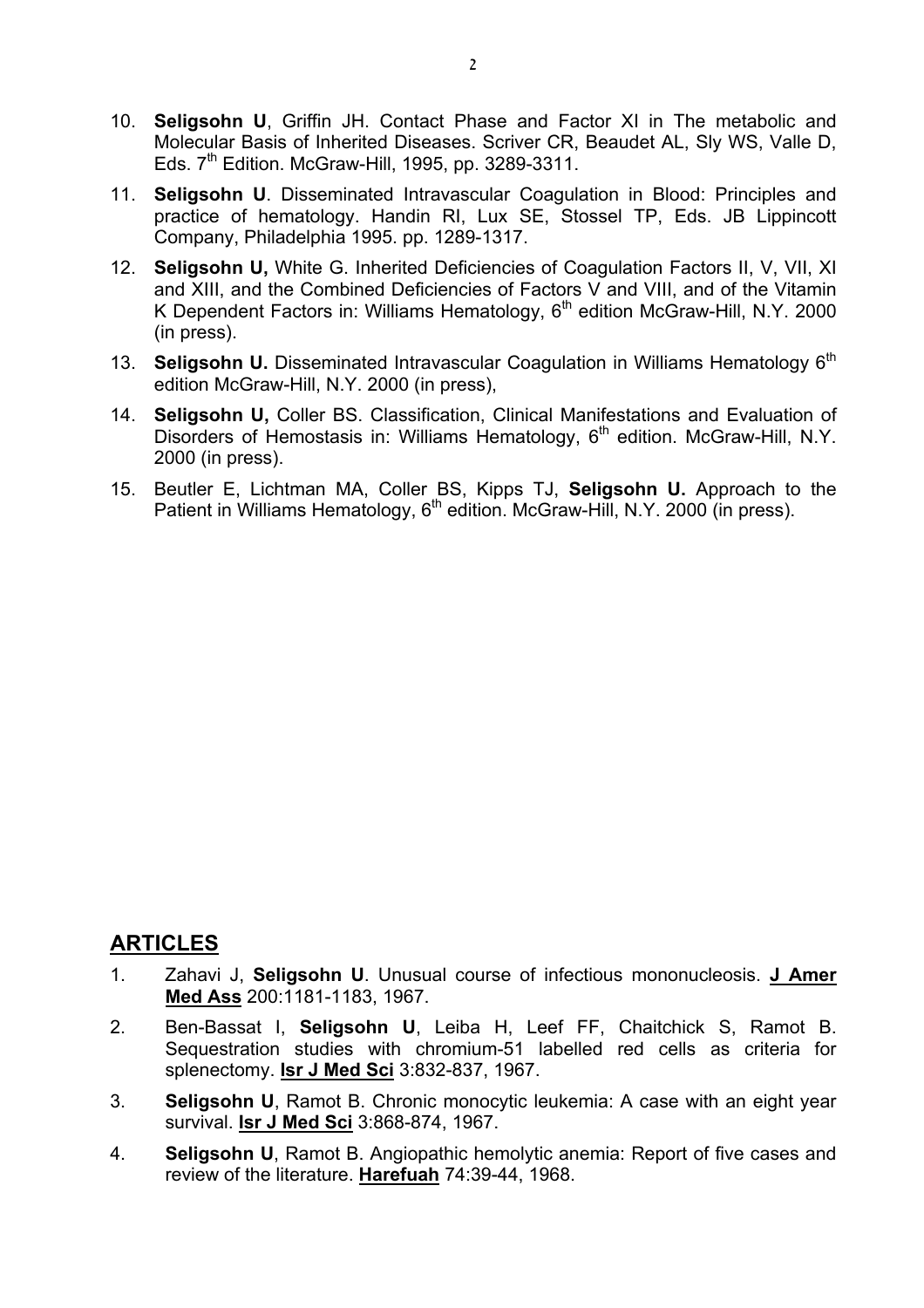- 5. **Seligsohn U**, Weber H, Yoran D, Horowitz A, Ramot B. Microangiopathic hemolytic anemia and defibrination syndrome in metastatic carcinoma of the stomach. **Isr J Med Sci** 4:69-75, 1968.
- 6. **Seligsohn U**, Ramot B. Clinical and pathological aspects of the defibrination syndrome and primary fibrinolysis. **Harefuah** 76:391-396, 1969.
- 7. **Seligsohn U**, Ramot B. Combined factor V and factor VIII deficiency. Report of four cases. **Brit J Haemat** 16:475-486, 1969.
- 8. **Seligsohn U**, Shani M, Ramot B, Adam A, Sheba C. Hereditary deficiency of blood clotting factor VII and Dubin-Johnson syndrome in an Israeli family. **Isr J Med Sci** 5:1060-1065, 1969.
- 9. **Seligsohn U**. Polycytemia, hypertension, prolonged fever, tumor in epigastrium, and progressive heart failure. **Harefuah** 76:302-307, 1969.
- 10. Shani M, **Seligsohn U**. Familial hyperbilirubinemia. **Harefuah** 77:477-579, 1969.
- 11. Revach M, Kabili S, Zemer D, **Seligsohn U**. Massive sublingual hemorrhage due to Coumadin causing suffocation. **Harefuah** 78:597-598, 1970.
- 12. **Seligsohn U**, Shani M, Ramot B. Gilbert syndrome and factor VII deficiency. (letter), **Lancet** 1:1938, 1970
- 13. **Seligsohn U**, Peyser MR, Toaff R, Shani M, Ramot B. Severe hereditary factor VII deficiency during pregnancy. Evidence for the absence of transplacental diffusion of factor VII. **Thromb Diath Haemorrh** 24:146-151, 1970.
- 14. Shani M, **Seligsohn U**, Gilon E, Sheba C, Adam A. Dubin-Johnson syndrome in Israel. I. Clinical and genetic aspects in 101 cases. **Quart J Med** 39:549-567, 1970.
- 15. **Seligsohn U**, Shani M, Ramot B, Adam A, Sheba C. Dubin-Johnson syndrome in Israel. II. Association with factor VII deficiency. **Quart J Med** 39:569-584, 1970.
- 16. Ben-Ezzer J, Remington C, Shani M, **Seligsohn U**, Sheba C, Szeinberg A. Abnormal excretion of the isomers of urinary coproporphyrin by patients with Dubin-Johnson in Israel. **Clin Sci** 40:17-30, 1971.
- 17. Rosenthal T, Shapiro Y, **Seligsohn U**, Ramot B. Disseminated intravascular coagulation in experimental heathstroke. **Thromb Diath Haemorrh** 26:417-425, 1971.
- 18. Shani M, **Seligsohn U**, Post CA, Adam A, Ramot B, Szeinberg A, Sheba C. Dubin-Johnson syndrome in Iranian Jews. **Pahlavi Med J** 2:471-475, 1971.
- 19. **Seligsohn U**, Man AL. Massive bleeding due to primary fibrinolysis following rhinoplasty. **Harefuah** 82:219-20, 1972.
- 20. **Seligsohn U**, Shani M, Ramot B, Adam A, Sheba C. Association of hereditary factor VII deficiency and Dubin-Johnson syndrome. **Birth Defects** 8:133-138. Williams & Wilkins Co., Baltimore, 1983.
- 21. **Seligsohn U**, Rapaport SI, Zivelin A. Patterns of incorporation of 75- Se-methionine into fibrinogen and other plasma proteins in rabbits stimulated by different test conditions. **Thromb Diath Haemorrh** 29:76-86, 1973
- 22. **Seligsohn U**, Alexander N, Rapaport SI. Fibrinogen synthesis in adrenalectomized rabbits. **Proc Soc Exp Biol Med** 142:824-848, 1973.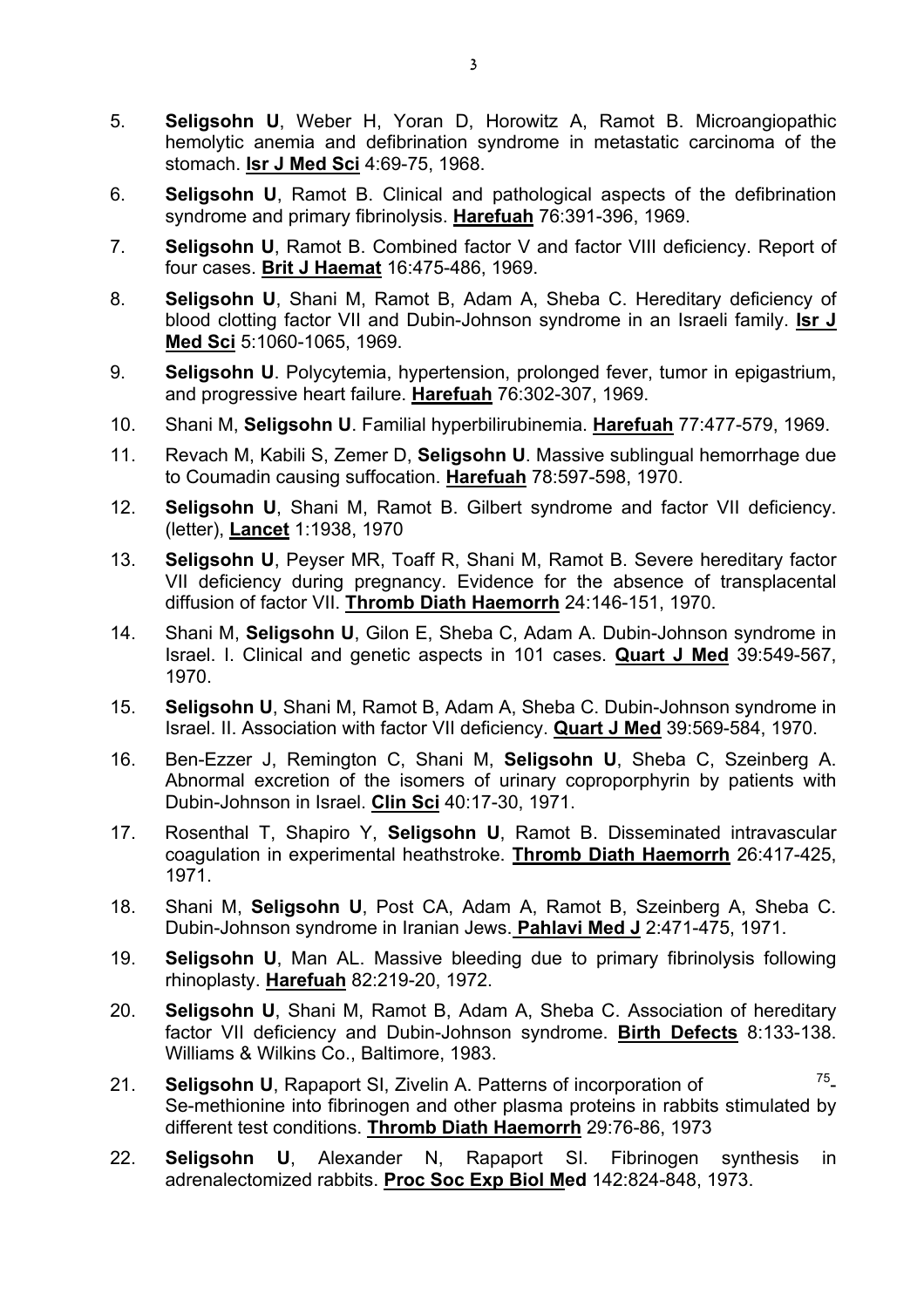- 23. **Seligsohn U**, Rapaport SI, Kuefler PR. Extra-adrenal effect of ACTH on fibrinogen synthesis. **Amer J Physiol** 224:1172-1179, 1973.
- 24. **Seligsohn U**. Hemophilia and other clotting disorders. **Isr J Med Sci** 9:1338- 1340, 1973.
- 25. Reichert M, **Seligsohn U**, Ramot B. Thrombasthenia in Iraqi Jews. **Isr J Med Sci** 9:1406, 1973.
- 26. Shani M, **Seligsohn U**, Adam A. The inheritance of Dubin-Johnson syndrome. **Isr J Med Sci** 9:1427-1430, 1973.
- 27. Ben-Ezzer J, Shani M, **Seligsohn U**, Post CA, Adam A, Blonder J, Szeinberg A. Dubin-Johnson syndrome: Abnormal excretion of the isomers of urinary coproporphyrin by clinically unaffected family members. **Isr J Med Sci** 9:1431- 1436, 1973.
- 28. **Seligsohn U**, Rapaport SI, Shen SMC, Kuefler PR. Effect of corticosteroids upon fibrinogen metabolism in rabbits. **Thromb Diath Haemorrh** 30:531-540, 1973.
- 29. **Seligsohn U**, Rapaport SI, Rostami HJ. Delayed incorporation of (75-Se) selenomethionine into fibrinogen: Its effect upon kinetic studies of fibrinogen with ( 75-Se) selenomethionine in rabbits. **Brit J Haemat** 26:627-644, 1974.
- 30. **Seligsohn U**. The heterogeneity of hereditary disorders of blood coagulation. **Harefuah** 87:24-26, 1974.
- 31. Shani M, **Seligsohn U**, Ben-Ezzer J. effect of phenobarbitol on liver function in patients with Dubin-Johnson syndrome. **Gastroenterology** 67:303-308, 1974.
- 32. **Seligsohn U**, Klein B. The effect of leucocytic extraction fibrinogen synthesis in rabbits. **Thromb Res** 7:17-24, 1975.
- 33. Cohen I, Glaser T, **Seligsohn U**. effects of ATP on bovine fibrinogen and ristocetin induced platelet aggregation in Glanzmann's thrombasthenia. **Brit J Haemat** 31:343-347, 1975.
- 34. Reichert N, **Seligsohn U**, Ramot B. Clinical and genetic aspects of Glanzmann's thrombasthenia. Report of 22 cases. **Thromb Diath Haemorrh** 34:806-820, 1975.
- 35. Meytes D, **Seligsohn U**, Ramot B. Multiple myeloma with terminal erythroleukemia. **Acta Haemat** 55:358-362, 1976.
- 36. **Seligsohn U**, Zitman D, Mani A, Klibanski C. The Coexistence of factor XI (PTA) deficiency and Gaucher's disease. **Isr J Med Sci** 12:1448-1452, 1976.
- 37. **Seligsohn U**, Shani M. The Dubin-Johnson syndrome and pregnancy. **Acta Hepato Gastroenterol** 24:167-169, 1977.
- 38. Fried D, **Seligsohn U**, Gottlieb A, Raviv U. Late onset of hemorrhagic disease of the newborn. **Harefuah** 92:565-566, 1977.
- 39. Giddings JC, **Seligsohn U**, Bloom AL. Immunological studies in combined factor V and factor VIII deficiency. **Brit J Haemat** 37:257-264, 1977.
- 40. Herscovici B, **Seligsohn U**, Weinstein I, Wolman M. Effects of prolonged administration of high molecular Levan on hematological parameters in rabbits. **Biochem Exp Biol** 13:193-197, 1977.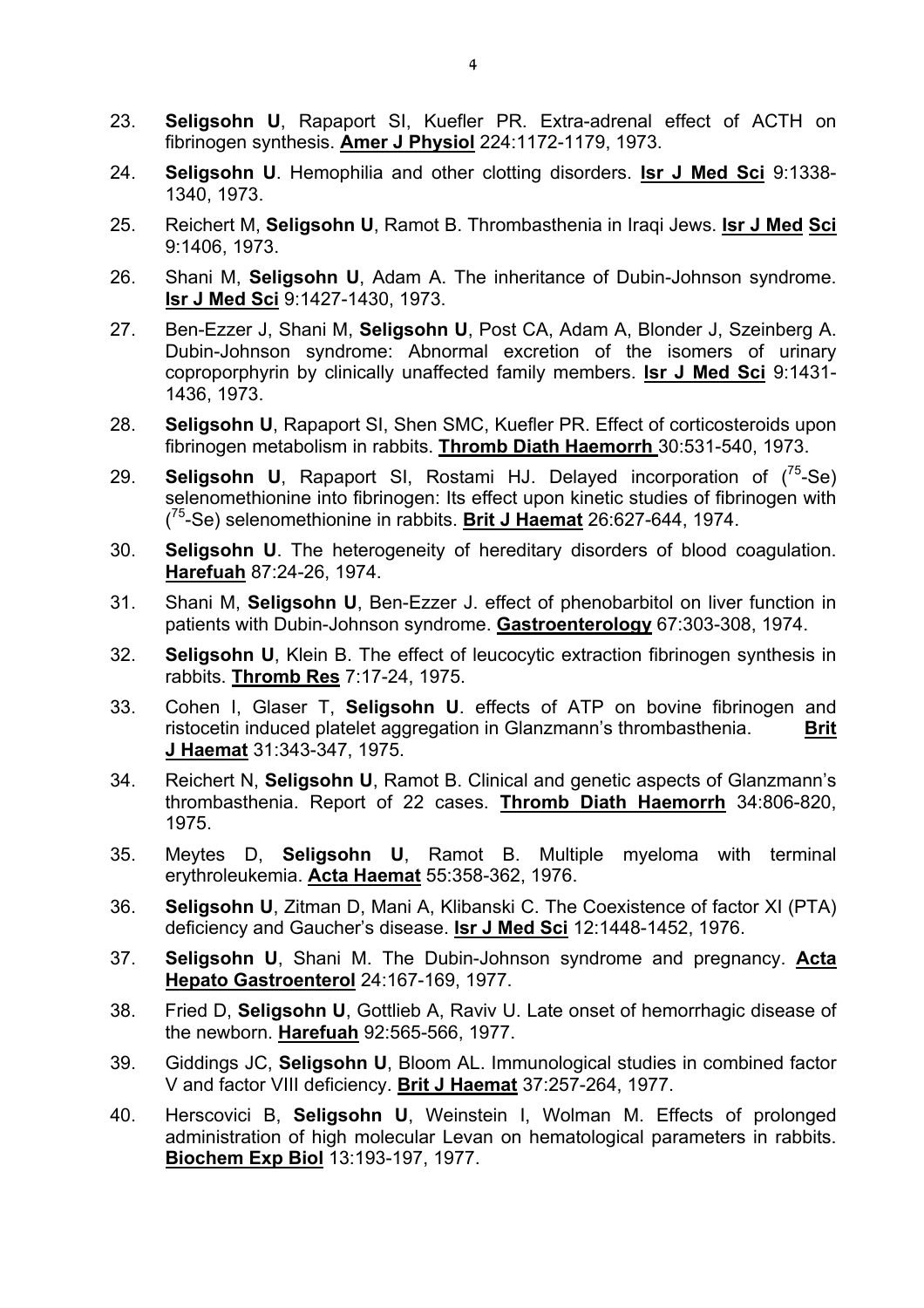- 41. Siegal T, **Seligsohn U**, Aghai E, Modan M. Clinical aspects of DIC in 118 cases. **Thromb Haemost** 39:122-134, 1978.
- 42. Sidi A, **Seligsohn U**, Jonas P, Mani A. Factor XI deficiency: Detection and management during urological surgery. **J Urology** 119:528-530, 1978.
- 43. **Seligsohn U**. High frequency of factor XI (PTA) deficiency in Ashkenazi Jews. **Blood** 51:1223-1228, 1978.
- 44. **Seligsohn U**, Osterud B, Rapaport SI. A coupled amidolytic assay for factor VII: its use with a clotting assay to determine the activity state of factor VII. **Blood** 52:978-988, 1978.
- 45. **Seligsohn U**, Osterud B, Griffin JM, Rapaport SI. Evidence for the participation of both activated factor XII and activated factor IX in cold promoted activation of factor VII. **Thromb Res** 13:1049-1056, 1978.
- 46. **Seligsohn U**, Zivelin A, Peretz C, Modan M. Detection of hemophilia A carriers by replicate factor VIII activity and antigenicity determinations. **Brit J Haemat** 42:433-439, 1979.
- 47. **Seligsohn U**, Kasper C, Osterud B, Rapaport SI. Activated factor VII in factor IX concentrate: Presence in different preparations and persistence in the circulation following infusion. **Blood** 53:828-837, 1979.
- 48. **Seligsohn U**, Osterud B, Brown SF, Griffin JM, Rapaport SI. Activation of human factor VII in plasma and purified systems: Roles of activated factor IX, kallikrein and activated factor XII. **J Clin Invest** 64:1056-1065, 1979.
- 49. Horowitz I, Graubart J, Gal G, Roman Y, **Seligsohn U**. Ambulatory oral surgery treatment in haemophilias. **Harefuah** 99:201-203, 1980.
- 50. **Seligsohn U**, Modan M. Definition of the population at risk of bleeding due to factor XI deficiency in Ashkenazic Jews and the value of activated partial thromboplastin time in its detection. **Isr J Med Sci** 17:413-415, 1981.
- 51. Bar-Meir S, Baron J, **Seligsohn U**, Gottesfeld F, Levy R, Gilat T. qqm-Tc-HIDA colecystography in Dubin-Johnson and Rotor's syndromes. **Radiology** 142:743- 746, 1982.
- 52. Heim M, Horoszowski H, **Seligsohn U**, Martinowitz U, Strauss S. Ilio-poas hematoma - its detection and treatment with special reference to hemophilia. Arch Orthop **Traumat Surg** 99:195-197, 1982.
- 53. Ochshorn M, Michalevicz R, Tchetchick M, Behar A, **Seligsohn U**. Angioimmunoblastic lymphadenopathy: a case with a 17-year follow-up. **Postgrad Med J** 58:367-370, 1982.
- 54. Heim M, Horoszowski H, Martinowitz U, **Seligsohn U**, Engel J. Haemophilic hands - a three year follow-up study. **The Hand** 14:333-336, 1982.
- 55. **Seligsohn U**, Zivelin A, Zwang E. Combined factor V and factor VIII among non-Ashkenazi Jews. **N Engl J Med** 307:1191-1195, 1982.
- 56. **Seligsohn U**, Zivelin A, Bar-Shani S. Cold promoted activation of factor VII: Is it a problem under blood bank conditions. **Haemostasis** 13:186-191, 1983.
- 57. **Seligsohn U**, Zivelin A, Zwang E. Decreased factor VIII clotting antigen levels in the combined factor V and VIII deficiency. **Thromb Res** 33:95-98, 1984.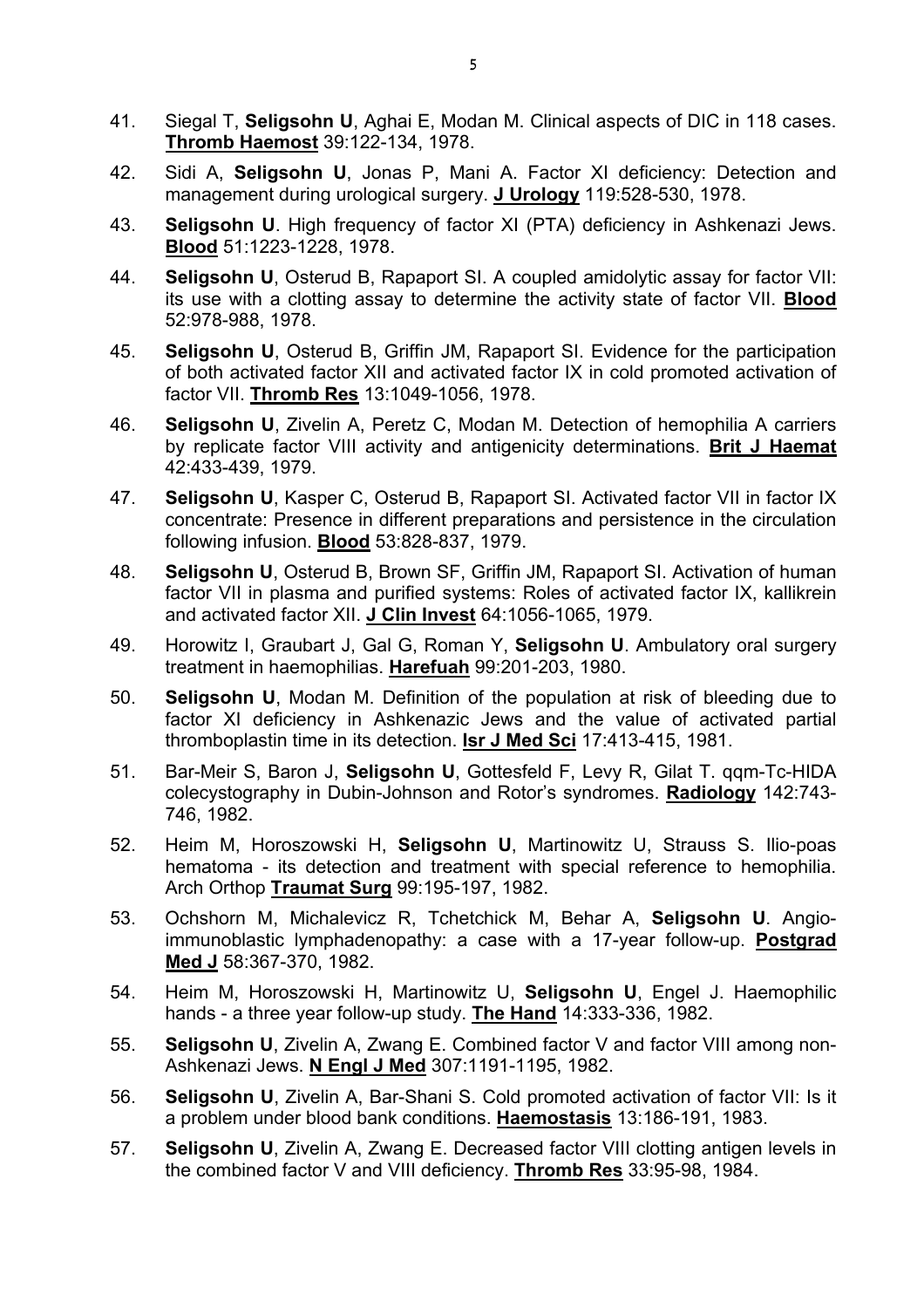- 58. **Seligsohn U**, Berger A, Abend M, Rubin L, Attias D, Zivelin A, Rapaport SI. Homozygous protein C deficiency manifested by massive venous thrombosis in the newborn. **N Engl J Med** 310:559-562, 1984.
- 59. Berliner S, Lusky A, Zivelin A, Modan M, **Seligsohn U**. Hereditary factor XIII deficiency: Report of four families and definition of the carrier state. **Brit J Haematol** 56:495-505, 1984.
- 60. **Seligsohn U**, Zivelin A, Zwang E, Bar-Shani S. Factor VII in plasma of women taking oral contraceptives. Lack of cold activation under blood bank conditions. **Transfusion** 24:171-172, 1984.
- 61. Solomon A, Rahmani R, **Seligsohn U**, Ben-Artzi F. Multiple myeloma: Early vertebral involvement assessed by computerized tomography. **Skeletal Radiol** 11:258-261, 1984.
- 62. Levine PH, Brackmann HH, **Seligsohn U**. A proposed system of classification of hemophilia centers for the World federation of Hemophilia (W.F.H.). **Scand J Haematol** Suppl 40, 33:459-460, 1984.
- 63. Melamed I, Djaldetti M, Joshua H, **Seligsohn U**. Association of the hemophilia A carrier state and hemorrhagic thrombocytopathy with dilatation of the platelet membrane complex. **Acta Hemat** 71:381-387, 1984.
- 64. **Seligsohn U**, Rososhansky S. A Glanzmann's thrombasthenia cluster among Iraqi Jews in Israel. **Thromb Haemost** 52:230-231, 1984.
- 65. Zikk D, Shanon E, **Seligsohn U**, Himelfarb MZ. Parotid gland hemorrhage as a complication of coumarin compound ingestion. **Arch Otorhinolaryngol** 241:243- 246, 1985.
- 66. **Seligsohn U**, Mibashan RS, Rodeck CH, Nicolaides KH, Miller DS, Coller BS. Prenatal diagnosis of Glanzmann's thrombasthenia (Letter). **Lancet** II:1419, 1985.
- 67. Mibashan RS, Millar DS, Rodeck CH, Nicolaides KH, Berger A, **Seligsohn U**. Prenatal diagnosis of hereditary protein C deficiency (Letter). **N Engl J Med** 313:607, 1985.
- 68. Saito H, Ratnoff OD, Bouma BN, **Seligsohn U**. Failure to detect variant (CRM+) plasma thromboplastin antecedent (factor XI) molecules in hereditary plasma thromboplastin antecedent deficiency: A study of 125 patients of several ethnic backgrounds. **J Lab Clin Med** 106:718-722, 1985.
- 69. Agam G, Luria R, Shohat O, Dvilansky A, **Seligsohn U**, Livne A. Lysine binding to activated human platelets and its similarity to fibrinogen finding. **Biochim Biophys Acta** 847:293-300, 1985.
- 70. Rubinstein ZL, **Seligsohn U**, Modan M, Shani M. Hepatic computerized tomography in the Dubin-Johnson syndrome: Increased liver density as a diagnostic aid. **Computerized Radiol** 9:315-318, 1985.
- 71. Sahar E, Michalevicz R, Broudo I, **Seligsohn U**. Quantitation by flow cytometry of anthracycline drug uptake by peripheral blood and bone marrow cells in human leukemias. **Exp Hematol** 14:119-125, 1986.
- 72. Berliner S, **Seligsohn U**, Zivelin A, Zwang E. A relatively high frequency of sever (type III) von Willebrand's disease in Israel. **Brit J Haematol** 62:535-543, 1986.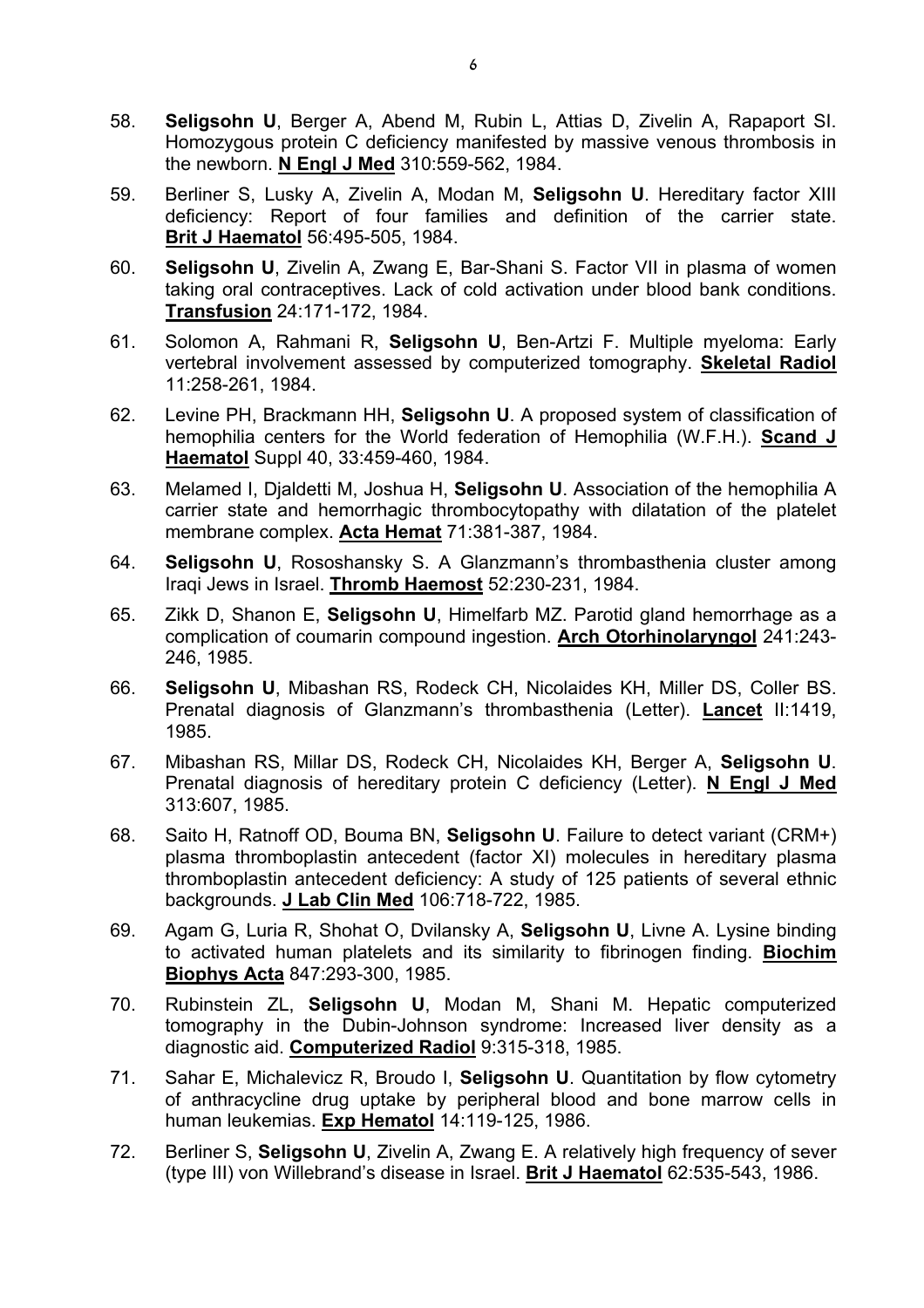- 73. Coller BS, **Seligsohn U**, Zivelin A, Zwang E, Lusky A, Modan M. Immunologic and biochemical characterization of homozygous and heterozygous Glanzmann thrombasthenia in the Iraqi-Jewish and Arab populations of Israel: comparison of techniques for carrier detection. **Brit J Haematol** 62:723-735, 1986.
- 74. Coller BS, Peerschke EI, **Seligsohn U**, Scudder IE, Nurden AT, Rosa JP. Studies on the binding of an alloimmune and two murine monoclonal antibodies to the platelet glycoprotein IIb/IIIb complex receptor. **J Lab Clin Med** 107:384- 392, 1986.
- 75. Tishler M, Abramov AL, **Seligsohn U**, Kahn Y. Purpura fulminans in an adult. **Isr J Med Sci** 22:820-822, 1986.
- 76. Berliner S, Fuchs J, **Seligsohn U**, Kariv N, Hazaz B, Rotenberg Z, Weinberger I, Agmon J, Pinkhas J, Aronson M. Possible role of fibrinogen in the aggregation white blood cells. **Thromb Hemost** 58:749-752, 1987.
- 77. Soberay AH, Herzberg MC, Rudney JD, Nieuwenhuis HK, Sixma JJ, **Seligsohn U**. Responses of platelets to strains of streptococcus sanguis: findings in healthy subjects, Bernard-Soulier, Glanzmann's, and collagenunresponsive patients. **Thromb Hemost** 57:222-225, 1987.
- 78. Brenner B, **Seligsohn U**. Primary hypercoagulable states. **Harefuah** 112:177- 180, 1987.
- 79. Weiss P, Soff GA, Halkin H, **Seligsohn U**. Decline of proteins C and S and factors II, VII, IX and X during the initiation of warfarin therapy. **Thromb Res** 45:783-790, 1987.
- 80. Coller BS, **Seligsohn U**, Little PA. Type I Glanzmann thrombasthenia patients from the Iraqi-Jewish and Arab pupulations in Israel can be differentiated by platelet glycoprotien IIIa immunoblot analysis. **Blood** 69:1696-1703, 1987.
- 81. Brenner B, Shapira A, Bahari C, Heimovich L, **Seligsohn U**. Hereditary protein C deficiency during pregnancy. **Am J Obstet Gynecol** 157:1160-1161, 1987.
- 82. Brenner B, **Seligsohn U**, Hochberg S. Normal response of factor VIII and von Willebrand factor to 1-Deamino-8D-Arginine vasopressin in nephrogenic diabetes insipidus. **J Clin Endocrinol Metab** 67:191-193, 1988.
- 83. Russell ME, **Seligsohn U,** Coller BS, Ginsberg MH, Skoglund P, Quertermous T. Structural integrity of the glycoprotein IIb and IIIa genes in Glanzmann thrombasthenia patients from Israel. **Blood** 72:1833-1836, 1988.
- 84. **Seligsohn U**. Disseminated intravascular coagulation. Dilemas regarding its pathogenesis, diagnosis and treatment. **Revista Iberoamericana Thromb Hemost** 1:7-11, 1988.
- 85. **Seligsohn U**, Coller BS, Zivelin A, Plow EF, Ginsberg M. Immunoblot analysis of platelet glycoprotein IIb in patients with Glanzmann thrombasthenia in Israel. **Brit J Haematol** 72:415-423, 1989.
- 86. Barabsh GI, Hod H, Rath S, Miller HI, Roth A, Har-Zahav Y, Modan M, Rotstein Z, Butler A, Zivelin A, Charnilass J, Laniado S, Rabinowitz B, **Seligsohn U**. Intermittent, dose-related reperfusion-reocclusion cycles during infusion of recombinant tissue plasminogen activator in patients with myocardial infarction. **Amer J Cardiol** 64:225-228, 1989.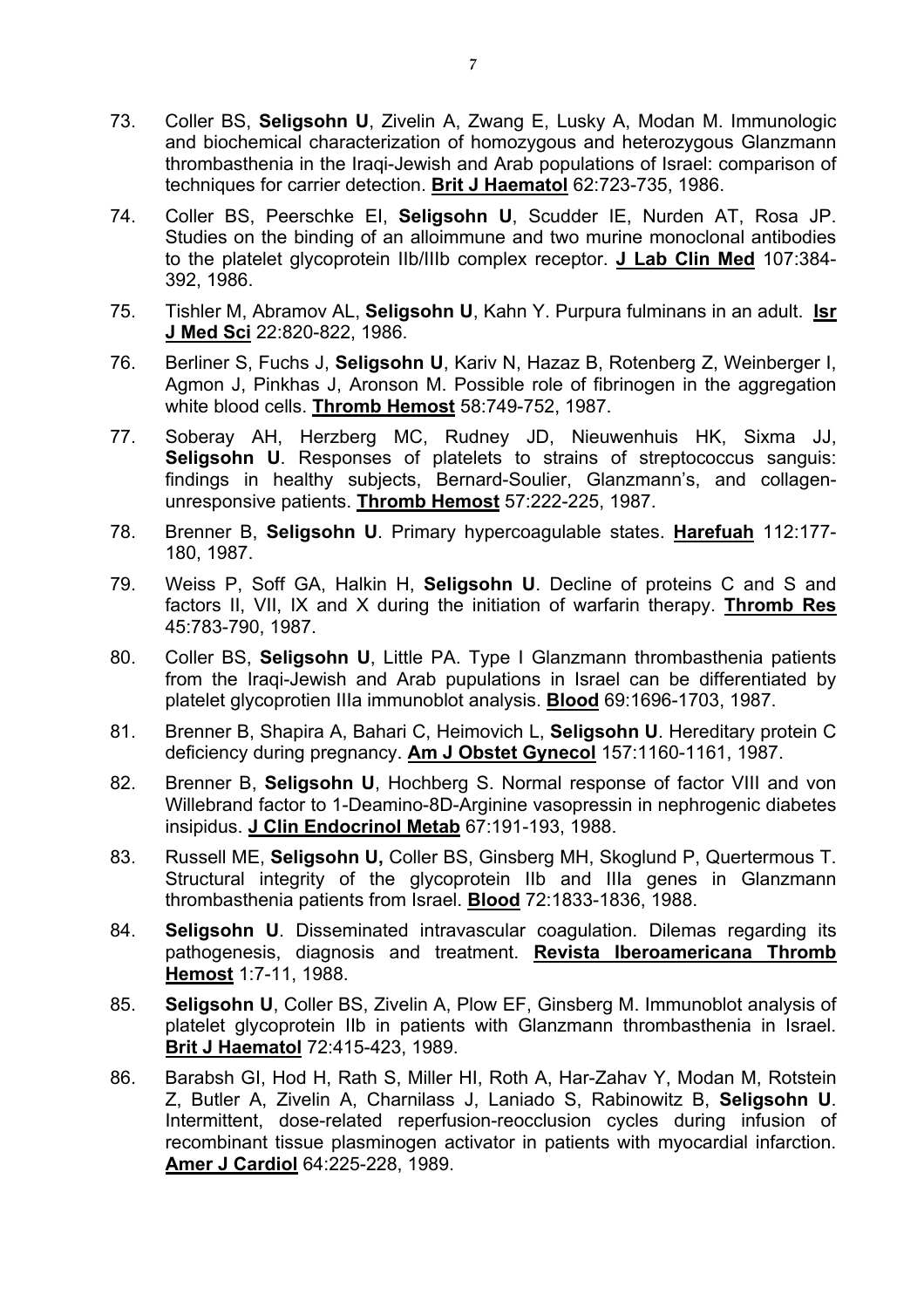- 87. Ben-Tal O, Zivelin A, **Seligsohn U**. The relative frequency of hereditary thrombotic disorders among 107 patients with thrombophilia in Israel. **Thromb Haemost** 61:50-54, 1989.
- 88. Brenner B, Zwang E, Bronstein M, **Seligsohn U**. von Willebrand factor multimer patterns in pregnancy-induced hypertension. **Thromb Haemost** 62:715-717, 1989.
- 89. Barbash GI, Hod H, Roth A, Miller HI, Rath S, Har-Zahav Y, Modan M, Zivelin A, Laniado S, **Seligsohn U**. Correlation of baseline plasminogen activator inhibitor activity with patency of the infarct artery after thrombolytic therapy in acute myocardial infarction. **Amer J Cardiol** 64:1231-1235, 1989.
- 90. Brenner B, Tavori S, Zivelin A, Keller CB, Suttie JW, Tatarsky I, **Seligsohn U**. Hereditary deficiency of all vitamin K-dependent procoagulants and anticoagulants. **Brit J Haematol** 75:537-542, 1990.
- 91. Rahmani R, Rozen P, Papo J, Lellin A, **Seligsohn U**. Association of von Willebrand's disease with plasma cell dyscrasia and gastrointestinal angiodysplasia. **Isr J Med Sci** 26:504-509, 1990.
- 92. Barbash GI, Roth A, Hod H, Miller HI, Rath S, Har-Zahav Y, Modan M, **Seligsohn U**, Battler A, Kaplinsky E, Rabinowitz B, Laniado S. Rapid resolution of ST elevation and prediction of clinical outcome in patients undergoing thrombolysis with alteplase (recombinant tissue-type plasminogen activator): results of the Israeli Study of Early Intervention in Myocardial Infarction **Brit Heart J** 64:241-247, 1990.
- 93. Barbash GI, Roth A, Hod H, Miller HI, Modan M, Rath S, Har-Zahav Y, Shachar A, Basan S, Battler A, Rabinowitz B, Kaplinsky E, **Seligsohn U**, Laniado S. Improved survival but not left ventricular function with early and prehospital treatment with tissue plasminogen activator in acute myocardial infarction. **Am J Cardiol** 66:261-266, 1990.
- 94. Barbash G, Hod H, Roth A, Faibel HE, Mandel Y, Miller HI, Rah S, Har-Zahav Y, Rabinowitz B, **Seligsohn U**, Pelled P, Schlesinger Z, Laniado S, Kaplinsky E. Repeat infusions of recombinant tissue-type plasminogen activator in patients with acute myocardial infarction and early recurrent myocardial ischemia. **J Amer Coll Cardiol** 16:779-783, 1990.
- 95. Coller BS, Cheresh DA, Asch E, **Seligsohn U**. Platelet vitronectin receptor expression differentiates Iraqi-Jewish from Arab patients with Glanzmann thrombasthenia in Israel. **Blood** 77:75-83, 1991.
- 96. Newman PJ, **Seligsohn U**, Lyman S, Coller BS. The molecular genetic basis of Glanzmann's thrombasthenia in the Iraqi-Jewish and Arab populations in Israel. **Proc Natl Acad Sci** (U.S.A.) 88:3160-3164, 1991.
- 97. Asakai R, Chung DW, Davie EW, **Seligsohn U**. Factor XI deficiency in Ashkenazi Jews in Israel. **N Engl J Med** 325:153-158, 1991.
- 98. Peretz H, **Seligsohn U**, Zwang E, Coller BS, Newman PJ. Detection of the Glanzmann's thrombasthenia mutations in Arab and Iraqi-Jewish patients by polymerase chain reaction and restriction analysis of blood or urine samples. **Thromb Haemost** 66:500-504, 1991.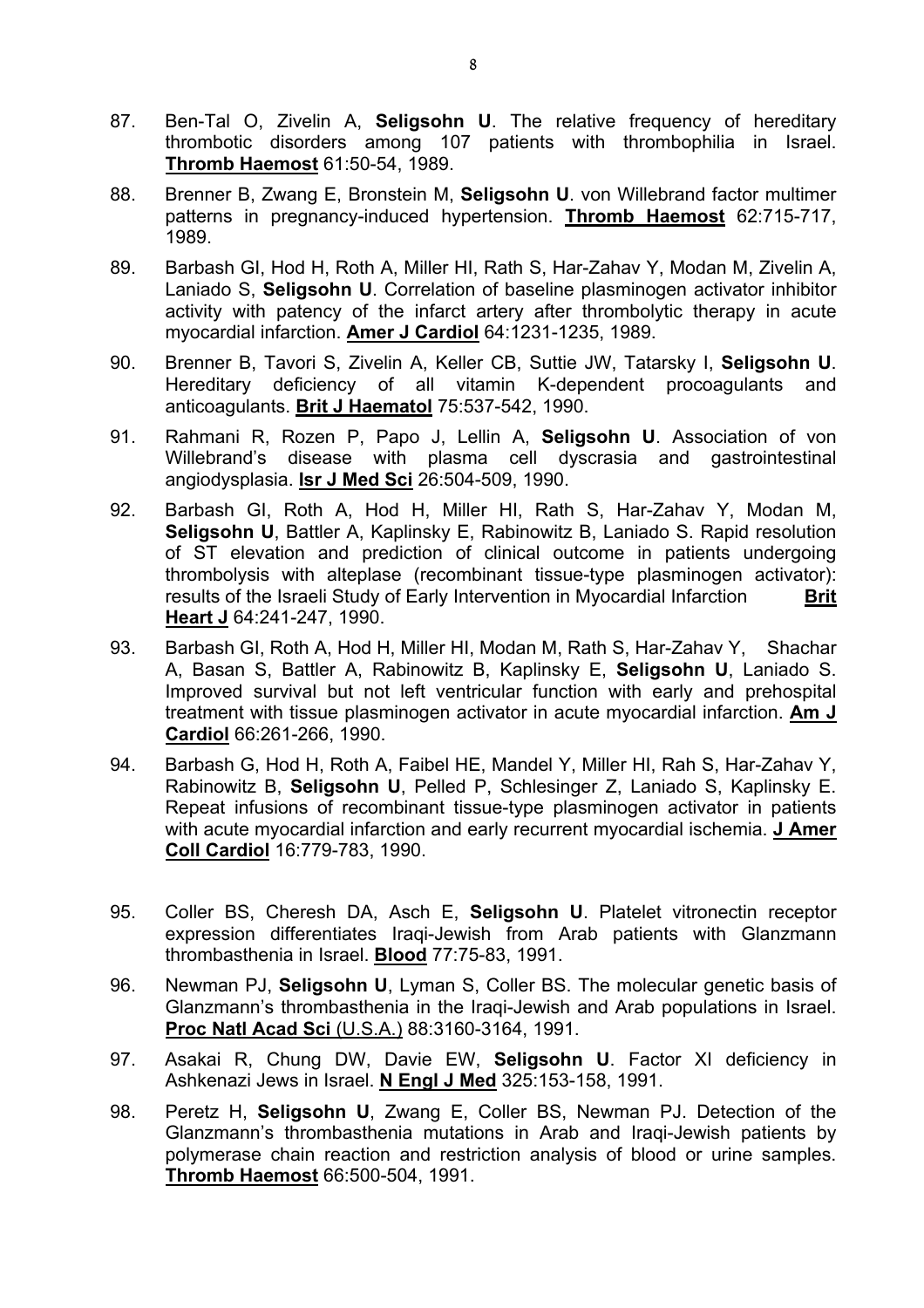- 99. Coller BS, **Seligsohn U**, West SM, Scudder LE, Norton KJ. Platelet fibrinogen and vitronectin in Glanzmann thrombasthenia: Evidence consistent with specific roles for GPIIb/IIIa and  $α<sub>ν</sub>β<sub>3</sub>$  integrins in platelet protein trafficking. **Blood** 78:2603-2610, 1991.
- 100. Inbal A, Kornbrot N, Zivelin A, Shaklai M, **Seligsohn U**. The inheritance of type I and type II von Willebrand's disease in Israel: Linkage analysis, carrier detection and prenatal diagnosis using three intragenic restriction fragment length polymorphisms. **Blood Coagul Fibrinol** 3:167-177, 1992.
- 101. Inbal A, **Seligsohn U**, Kornbrot N, Brenner B, Harrison P, Randi A, Rabinowitz I, Sadler JE. Characterization of three mutations causing von Willebrand disease type IIA in five unrelated families. **Thromb Haemost** 67:618-622, 1992.
- 102. Berliner S, Horowitz I, Martinowitz U, Brenner B, **Seligsohn U**. Dental surgery in patients with severe factor XI deficiency without plasma replacement. **Blood Coagul Fibrinol** 3:465-468, 1992.
- 103. Lubetsky A, **Seligsohn U**, Ezra D, Halkin H. The effect of the plasma levels of proteins C and S on the prediction of warfarin maintenance dose requirements. **Clin Pharmacol Ther** 52:42-49, 1992.
- 104. **Seligsohn U**. Factor XI deficiency. **Thromb Haemost** 70:68-71, 1993.
- 105. **Seligsohn U**, Peretz H. Molecular genetics aspects of factor XI deficiency and Glanzmann thrombasthenia. **Haemostasis** 24:81-85, 1994.
- 106. Peretz H, Usher S, Martinovitz U, **Seligsohn U**. Factor VIII gene rearrangement in hemophilia a carrier detection: A word of caution. (Letter). **Blood** 84:1351-1352, 1994.
- 107. Pittman DD, Tomkinson KN, Michnik D, **Seligsohn U**, Kaufman RJ. Post translational sulfation of factor V is required for efficient thrombin cleavage and activation and for full procoagulant activity. **Biochemistry** 33:6952-6959, 1994.
- 108. Coller BS, **Seligsohn U**, Peretz H, Newman PJ. Glanzmann Thrombasthenia: New insights from an historical perspective. **Semin Hematol** 31:301-311, 1994.
- 109. Peretz H, Rosenberg N, Usher S, Graff E, Newman PJ, Coller BS, **Seligsohn U**. Glanzmann's thrombasthenia associated with deletion-insertion and alternative splicing in the Glycoprotein IIb gene. **Blood** 85:414-420, 1995.
- 110. Shpilberg O, Peretz H, Zivelin A, Yatuv R, Chetrit A, Kulka T, Stern C, Weiss E, **Seligsohn U.** One of the two common mutations causing factor XI deficiency in Ashkenazi Jews (Type II) is also prevalent in Iraqi Jews, who represent the ancient gene pool of Jews. **Blood** 85:429-432, 1995.
- 111. Zycowitz Z, **Seligsohn U**, Zivelin A, Eldor A. Resistance to activated protein C. A novel cause of thrombosis. **Harefuah** 129:1-5, 1995.
- 112. Peake I, **Seligsohn U**, Gitel S, Kitchen S, Zivelin A. The laboratory diagnosis of haemophilia: Recommendations by the Laboratory Activities Committee of the World Federation of Hemophilia. **Haemophilia** 1:159-164, 1995.
- 113. Maymon R, **Seligsohn U**, Fainaru M. International post-graduate training program in Medicine: Survey of 13 training courses 1988-1994. **Harefuah** 129:185-188.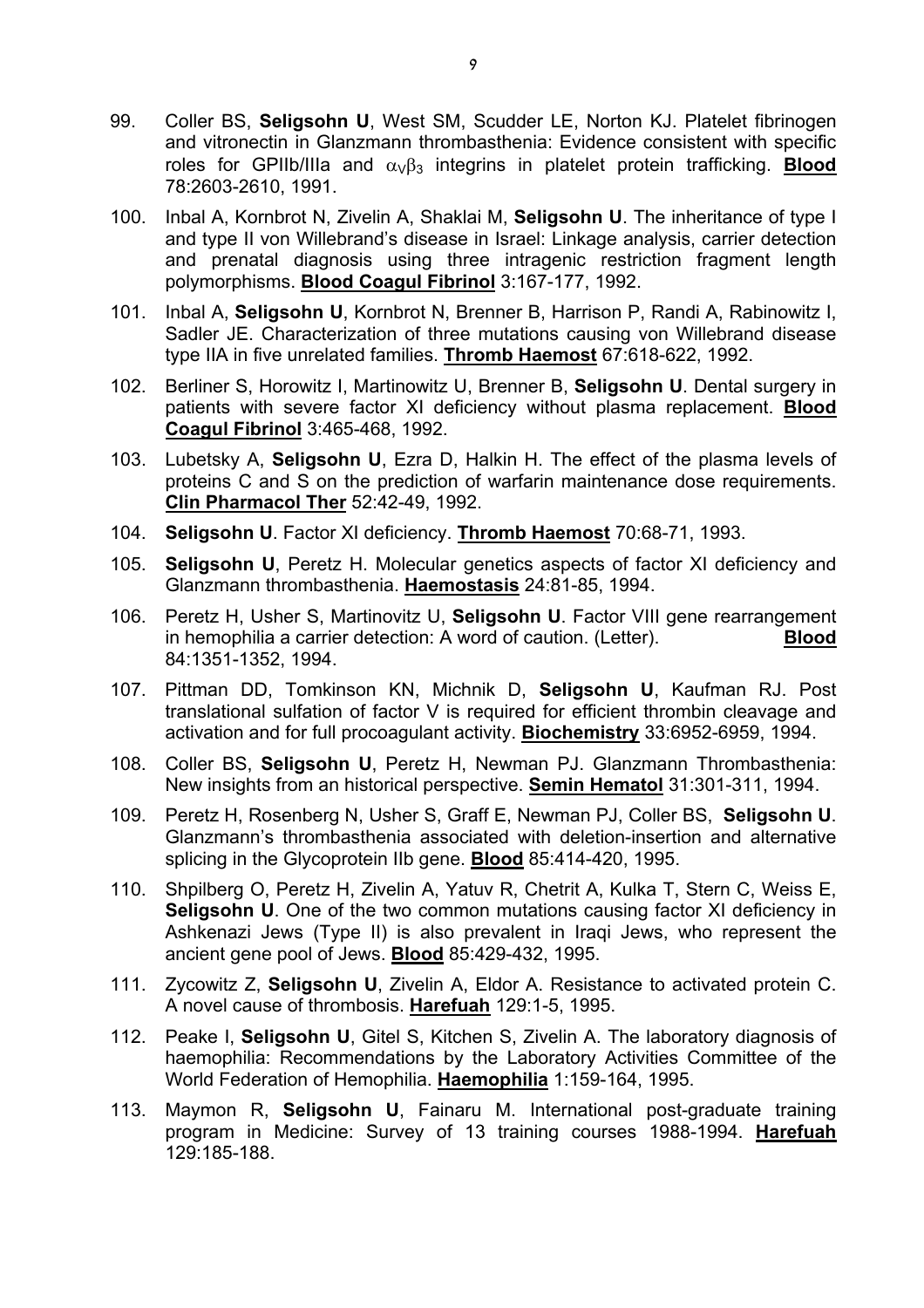- 114. Verlander PC, Kaporis A, Liu Q, Zhang Q, **Seligsohn U**, Auerbach AD. Carrier frequency of the IVS + 4 A  $\rightarrow$  T mutation of the Fanconi anemia gene FAC in the Ashkenazi Jewish population. **Blood** 86:4043-4048, 1995.
- 115. Dardik R, Peretz H, Usher S, **Seligsohn U**, Martinowitz U. Current strategy for genetic analysis of haemophilia A families. **Haemophilia** 2:11-17, 1996.
- 116. Mandel H, Brenner B, Berant M, Rosenberg N, Lanir N, Jakobs C, Fowler B, **Seligsohn U**. Coexistence of hereditary homocysteinuria and factor V Leiden. Effect on Thrombosis. **N Engl J Med** 334:763-768, 1996.
- 117. **Seligsohn U**, Rosenberg N. Glanzmann thrombasthenia: Clinical and molecular characterization. **Revista Iberoamericana Thromb Hemost** 9 (suppl 1):18-21, 1996.
- 118. Peretz H, Zivelin A, Usher S, **Seligsohn U**. A 14-bp deletion (codon 554 del AAGgtaacagagtg) at exon 14/intron N junction of the coagulation factor XI gene disrupts splicing and causes severe factor XI deficiency. **Hum Mut** 8:77-78, 1996.
- 119. Brenner B, Zivelin A, Lanir N, Greengard JS, Griffin JH, **Seligsohn U**. Venous thromboembolism associated with double heterozygosity for R506Q mutation of factor V and for T298M mutation of protein C in a large family of a previously described homozygous protein C-deficient newborn with massive thrombosis. **Blood** 88: 877-880, 1996.
- 120. Tamary H, Fromovic Y, Shalmon L, Reich Z, Dym O, Lanir N, Brenner B, Paz M, Luder AS, Blau O, Korostishevsky M, Zaizov R, **Seligsohn U**. Ala244Val is common, probably ancient mutation causing factor VII deficiency in Moroccan and Iranian Jews. **Thromb Haemost** 76:283-291, 1996.
- 121. Schulman S, Langevitz P, Livneh A, Martinowitz U, **Seligsohn U**, Varon D. Cyclosporine therapy for acquired factor VIII inhibitor in a patient with systemic lupus erythematosus. **Thromb Haemost** 76:344-346, 1996.
- 122. Lane DE, Mannucci PM, Bauer KA, Bertina RM, Bochkov NP, Boulyjenkov V, Chandy M, Dahlback B, Ginter EK, Miletitch JP, Rosendaal FR, **Seligsohn U**. Inherited thrombophilia: Part 1. **Thromb Haemost** 76:651-662, 1996.
- 123. Lane DA, Mannucci PM, Bauer KA, Bertina RM, Bochkov NP, Boulyjenkov V, Chandy M, Dahlback B, Ginter EK, Miletich JP, Rosendaal FR, **Seligsohn U**. Inherited thrombophilia: Part 2. **Thromb Haemost** 76:824-834, 1996.
- 124. Seitz R, Duckert F, Lopaciuk S, Muszbek L, Rodeghiero F, **Seligsohn U**. Study Group. ETRO working party on factor XIII questionnaire on congenital factor XIII deficiency in Europe: Status and perspectives. **Sem Thromb Hemost** 22:415- 418, 1996.
- 125. Zivelin A, Griffin JH, Xu X, Pabinger I, Samama M, Conard J, Brenner B, Eldor A, **Seligsohn U**. A single genetic origin for a common Caucasian risk factor for venous thrombosis. **Blood** 89:397-402, 1997.
- 126. Inbal A, Bank A, Zivelin D, Varon R, Dardik R, Shapiro R, Roshenthal E, Shenkman B, Gitel S, **Seligsohn U**. Acquired von Willebrand disease in a patient with angiodysplasia resulting from immune-mediated clearance of von Willebrand factor. **Br J Haematol** 96:179-182, 1997.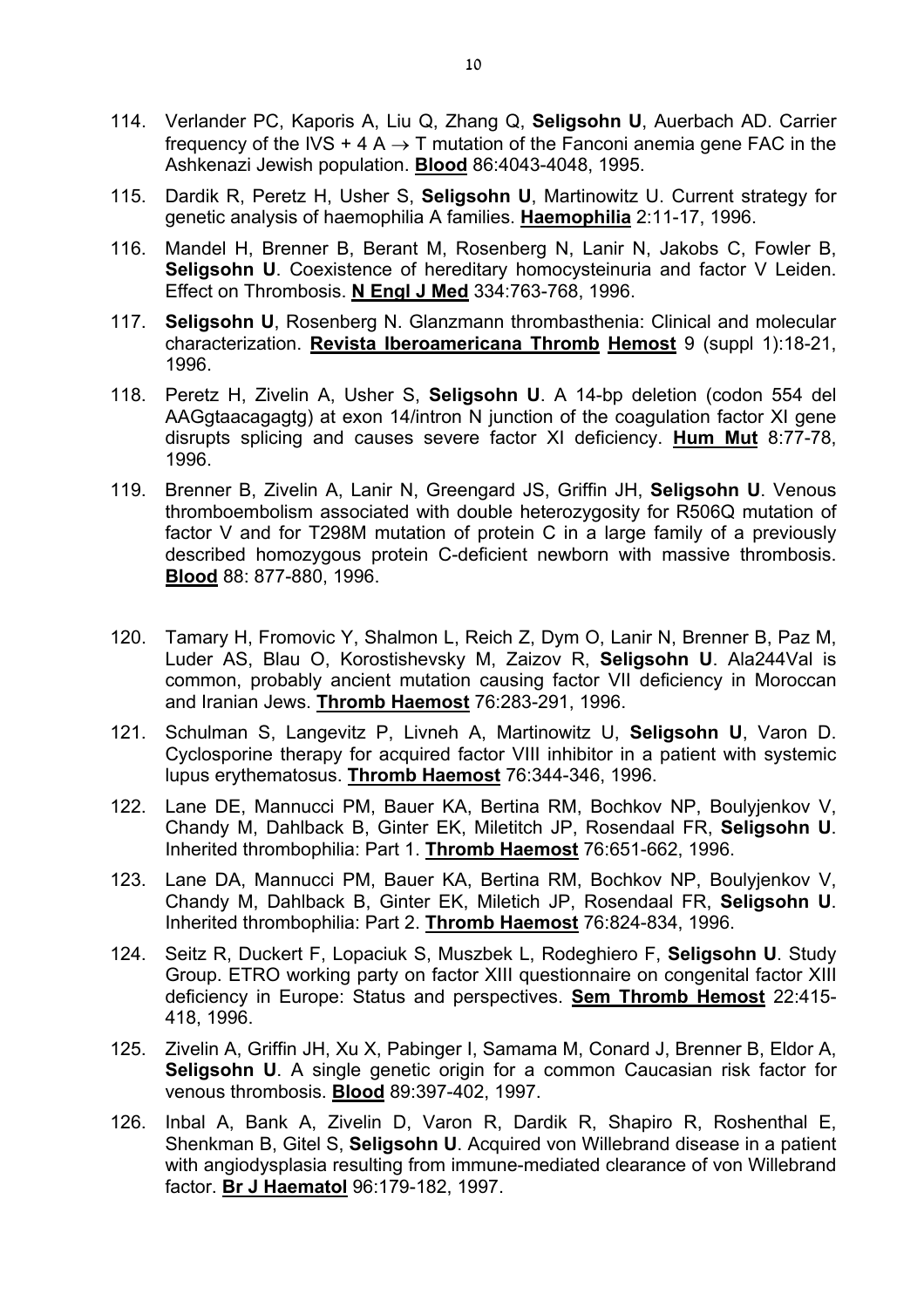- 127. Nichols WC, **Seligsohn U**, Zivelin A, Terry VH, Arnold ND, Siemieniak DR, Kaufman J, Ginsburg D. Linkage of combined factors V and VIII deficiency to chromosome 18q by homozygosity mapping. **J Clin Invest** 99:596-601, 1997.
- 128. Rosenberg N, Yatuv R, Orion Y, Zivelin A, Dardik R, Peretz H, **Seligsohn U**. Glanzmann thrombasthenia caused by an 11.2-kb deletion in the glycoprotein IIIa  $(\beta_3)$  is a second mutation in Iraqi Jews that stemmed from a distinct founder. **Blood** 89:3654-3662, 1997.
- 129. **Seligsohn U**, Zivelin A. Thrombophilia as a multigenic disorder. **Thromb Haemost** 78:297-301, 1997.
- 130. Inbal A, Yee VC, Kornbrot N, Zivelin A, Brenner B, **Seligsohn U**. Factor XIII deficiency due to a Leu600Pro mutation in the factor XIII subunit-a gene in three unrelated Palestinian Arab families. **Thromb Haemost** 77:1062-1067, 1997.
- 131. Inbal A, Kenet G, Zivelin A, Yermiyahu T, Bronstein T, Sheinfeld T, Tamari H, Gitel S, Eshel G, Duchemin J, Aiach M, **Seligsohn U**. Purpura fulminans induced by disseminated intravascular coagulation following infection in 2 unrelated children with double heterozygosity for factor V Leiden and protien S deficiency. **Thromb Haemost** 77:1086-1089, 1997.
- 132. Zivelin A, Rosenberg N, Peretz H, Amit Y, Kornbrot N, **Seligsohn U**. Improved method for genotyping apolipoprotein e polymorphisms by a PCR-based assay simultaneously utilizing two distinct restriction enzymes. **Clin Chem** 43:1657- 1659, 1997.
- 133. Peretz H, Mulai A, Usher S, Zivelin A, Segal A, Weisman Z, Mittelman M, Lupo H, Lanir N, Brenner B, Shpilberg O, **Seligsohn U**. The two common mutations causing factor XI deficiency in Jews stem from distinct founders: One of Ancient Middle-Eastern origin and another of more recent European origin. **Blood**, 90:2654-2659, 1997.
- 134. Brenner B, Laor A, Lupo H, Zivelin A, Lanir N, **Seligsohn U**. Bleeding predictors in factor-XI-deficient patients. **Blood Coagul Fibrinol** 8:511-515, 1997.
- 135. Bar-Sade RB, Theodor L, Gak E, Kruglikova A, Hirsch-Yechezkel G, Modan B, Kuperstein G, **Seligsohn U**, Rechavi G, Friedman E. Could the 185delAG BRCA1 mutation be an ancient Jewish mutation? **Eur J Hum Genet** 5:413-416, 1997.
- 136. Rosenberg N, Dardik R, Rosenthal E, Zivelin A, **Seligsohn U**. Mutations in the  $\alpha$ <sub>IIB</sub> and  $\beta_3$  genes that cause Glanzmann thrombasthenia can be distinguished by a simple procedure using transformed B-lymphocytes. **Thromb Haemost** 79:244-248, 1998.
- 137. Nichols WC, **Seligsohn U**, Zivelin A, Terry VH, Hertel CE, Wheatley MA, Moussali MJ, Hauri H-P, Ciavarella N, Kaufman RJ, Ginsbrug D. Mutations in the ER-Golgi intermediate compartment, protein ERGIC-53 cause combined deficiency of coagulation factors V and VIII. **Cell** 93:61-70, 1998.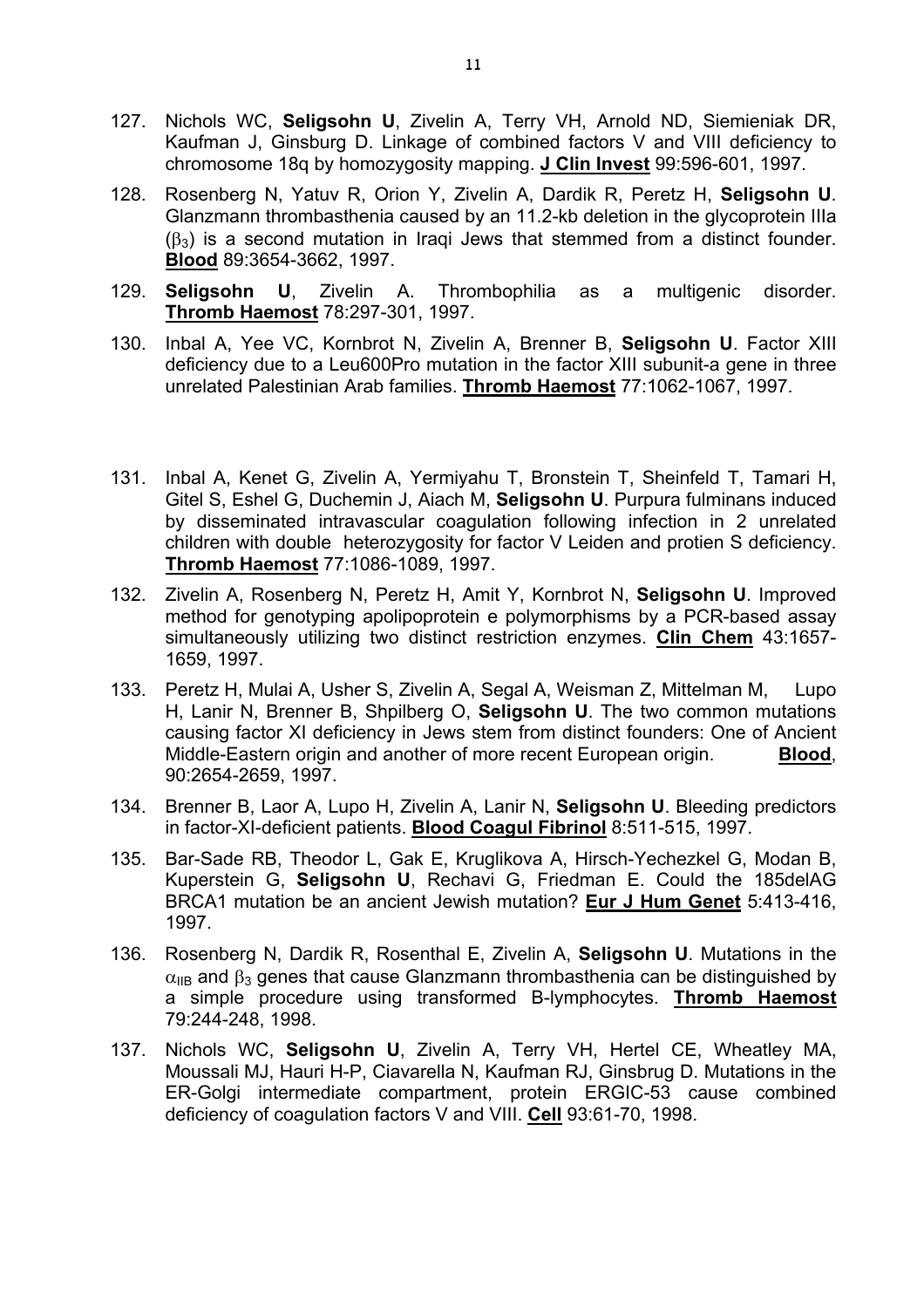- 138. Yatuv R, Rosenberg N, Dardik R, Brenner B, **Seligsohn U**. Glanzmann thrombasthenia in two Iraqi-Jewish siblings is caused by a novel splice junction mutation in the glycoprotein IIb. **Blood Coagul Fibrinol** 9:285-288, 1998.
- 139. Kaplinsky C, Kenet G, **Seligsohn U**, Rechavi G. Association between hyperflexibility of the thumb and an unexplained bleeding tendency: is it a rule of thumb? **Brit J Haematol** 101:260-263, 1998.
- 140. French DL, Coller BS, Usher S, Berkowitz R, Eng C, **Seligsohn U**. Prenatal diagnosis of Glanzmann thrombasthenia using the polymorphic markers BRCA1 and THRA1 on chromosome 17. **Brit J Haematol** 102:582-587, 1998.
- 141. Zivelin A, Rosenberg N, Faier S, Kornbrot N, Peretz H, Mannhalter C, Horellou MH, **Seligsohn U**. A single genetic origin for the common prothrombotic G20210A polymorphism in the prothrombin gene. **Blood** 92:1119-1124, 1998.
- 142. Ginsburg D, Nichols WC, Zivelin A, Kaufman RJ, **Seligsohn U**. Combined factors V and VIII deficiency – the solution. **Haemophilia** 4:677-682, 1998.
- 143. Salomon O, Moisseiev J, Rosenberg N, Vidne O, Yassur I, Zivelin A, Treister G, Steinberg DM, **Seligsohn U**. Analysis of genetic polymorphisms related to thrombosis and other risk factors in patients with retinal vein occlusion. **Blood Coagul Fibrinol** 9:617-622, 1998.
- 144. Salomon O, Steinberg DM, Zivelin A, Gitel S, Dardik R, Rosenberg N, Berliner S, Inbal A, Many A, Lubetsky A, Varon D, Martinowitz U, **Seligsohn U**. Single and combined prothrombotic factors in patients with idiopathic venous thromboembolism. Prevalence and risk assessment. **Arterioscl Thromb Vasc Biol** 19:511-518, 1999.
- 145. Inbal A, Freimark D, Modan B, Chetrit A, Matetsky S, Rosenberg N, Dardik R, Baron Z, **Seligsohn U**. Synergistic effects of prothrombotic polymorphisms and atherogenic factors on the risk of myocardial infarction in young males. **Blood** 93:1-6, 1999,
- 146. Nichols WC, Terry VH, Wheatly MA, Yang A, Zivelin A, Ciavarella N, Stefanile C, Matsushita T, Saito H, de Bosch NB, Ruiz-Saez A, Torres A, Thompson AR, Feinstein DI, White GC, Negrier C, Vinciguerra C, Aktan M, Kaufman RJ, Ginsburg D, **Seligsohn U**. ERGIC-53 gene structure and mutation analysis in 19 combined factors V and VIII deficiency families. **Blood** 93:2261-2266, 1999.
- 147. Beguin S, Kumar R, Keularts I, **Seligsohn U**, Coller BS, Hemker HC. Fibrindependent platelet procoagulant activity requires GPIb receptors and von Willebrand Factor. **Blood** 93:564-570, 1999.
- 148. Zivelin A, Gitel S, Griffin JH, Xu X, Fernandez JA, Martinowitz U, Cohen Y, Halkin H, **Seligsohn U**, Inbal A. Extensive venous and arterial thrombosis associated with an inhibitor to activated protein C. **Blood** 94:1-7, 1999.
- 149. Goldstein DB, Reich DE, Bradman N, Usher S, **Seligsohn U**, Peretz H. Age estimates of two common mutations causing factor XI deficiency: Recent genetic drift is not necessary for elevated disease incidence among Ashkenazi Jews. **Am J Hum Genet** 64:1071-1075, 1999.
- 150. Salomon O, Huna-Baron R, Kurtz S, Steinberg DM, Moisseiev J, Rosenberg N, Yassur I, Vidne O, Zivelin A, Gitel S, Davidson J, Ravid B, **Seligsohn U**. Analysis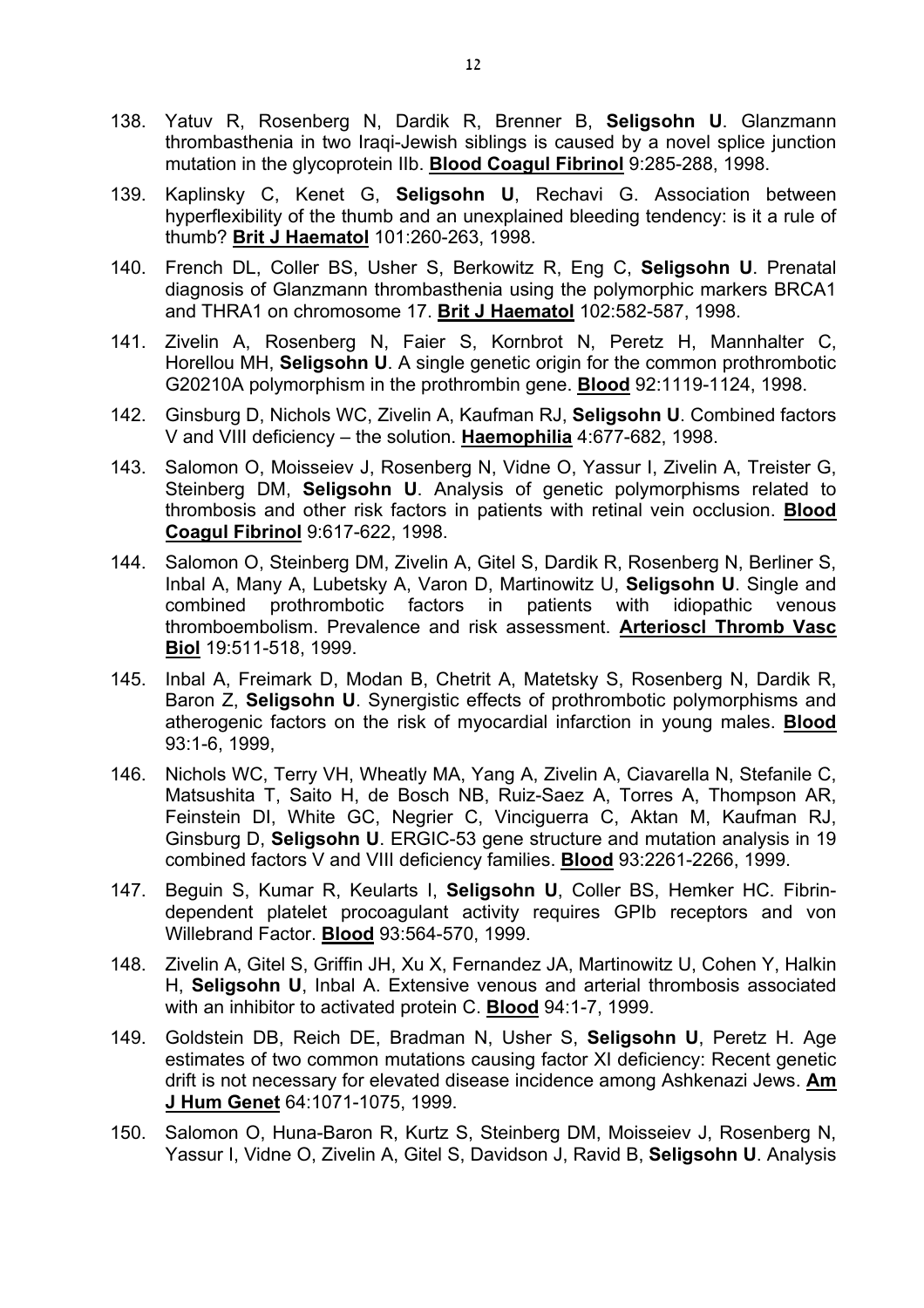of prothrombic and vascular risk factors in patients with nonarteric anterior ischemic optic neuropathy. **Ophthalmology** 106:739-742, 1999.

- 151. Salomon O, Huna-Baron R, Steinberg DM, Kurtz S, **Seligsohn U**. Role of aspirin in reducing the frequency of second eye involvement in patients with non-arteric anterior ischaemic optic neuropathy. **Eye** 13:357-359, 1999.
- 152. Salomon O, Apter S, Shaham D, Hiller N, Bar-Ziv J, Itzchak Y, Gitel S, Rosenberg N, Strauss S, Kaufman N, **Seligsohn U**. Risk factors associated with postpartum ovarian vein thrombosis. **Thromb Haemost** 82:1015-1019, 1999.
- 153. Thornton MA, Poncz M, Korostishevsky M, Yakobson E, Usher S, **Seligsohn U**, Peretz H. The human platelet  $\alpha$ IIb gene is not closely linked to its integrin partner β3. **Blood** 94:2039-2047, 1999.
- 154. Oddoux C, Guillen-Navarro E, Ditivoli C, Dieave E, Cilio MR, Clayton CM, Nelson H, Sarafoglou H, Sarafoglou K, McCain N, Peretz H, **Seligsohn U**, Luzzatto L, Nafa K, Nardi M, Karpatkin M, Aksentijevich I, Kastner D, Axelrod F, Ostrer H. Mendelian diseases among Roman Jews: implications for the origins of disease alleles. **J Clin Endocrinol Metab** 84:4405-4409, 1999
- 155. French DL, **Seligsohn U**. Platelet glycoprotein IIb/IIIa receptors and Glanzmann's thrombasthenia. **Arterioscler Thromb Vasc Biol** 20:607-610, 2000.
- 156. Schneiderman J, Morag B, Gerniak A, Rimon U, Varon D, **Seligsohn U**, Shotan A, Adar R. Abciximab in carotid stenting for postsurgical carotid restenosis: Intermediate results. **J Endovasc Ther** 7:263-272, 2000.
- 157. Tamary H, Fromovich-Amit Y, Shalmon L, Zaizov R, Yaniv I, Klar A, Peretz H, Brenner B, Lanir N, Zivelin A, **Seligsohn U**. Molecular characterization of four novel mutations causing factor VII deficiency. **Hematology J** 1:382-389, 2000.
- 158. Salomon O, Rosenberg N, Zivelin A, Steinberg DM, Kornbrot N, Dardik R, **Seligsohn U**. Methionine synthase A2756G and metylenetetrahydrofolate reductase A1298C polymorphisms are not risk factors for idiopathic venous thromboembolism. **Hematology J** 2:38-41,2001.
- 159. Keularts I, Zivelin A, **Seligsohn U,** Hemker HC, Beguin S. The role of factor XI in thrombin generation induced by low concentrations of tissue factor. **Thromb Haemost** 85:1060-1065, 2001.
- 160. **Seligsohn U**, Lubetsky A. Genetic susceptibilities to venous thrombosis. **N Engl J Med** 344:1222-1231, 2001. (Review).
- 161. Shahar A, Feiglin L, Shahar DR, Levy S, **Seligsohn U.** High prevalence and impact of subnormal serum vitamin  $\overline{B}_{12}$  levels in Israeli elders admitted to a geriatric hospital. **The Journal of Nutrition, Health & Aging** 5:124-127, 2001.
- 162. Yatuv R, Rosenberg N, Zivelin A, Peretz H, Dardik R, Trakhtenbrot L, **Seligsohn U.** Identification of a region in glycoprotein IIIa involved in subunit association with glycoprotein IIb: further lessons from Iraqi-Jewish Glanzmann thrombasthenia. **Blood** 98:1063-1069, 2001.
- 163. Mor-Cohen R, Zivelin A, Rosenberg N, Shani M, Muallem S, **Seligsohn** U. Identification and functional analysis of two novel mutations in the multidrug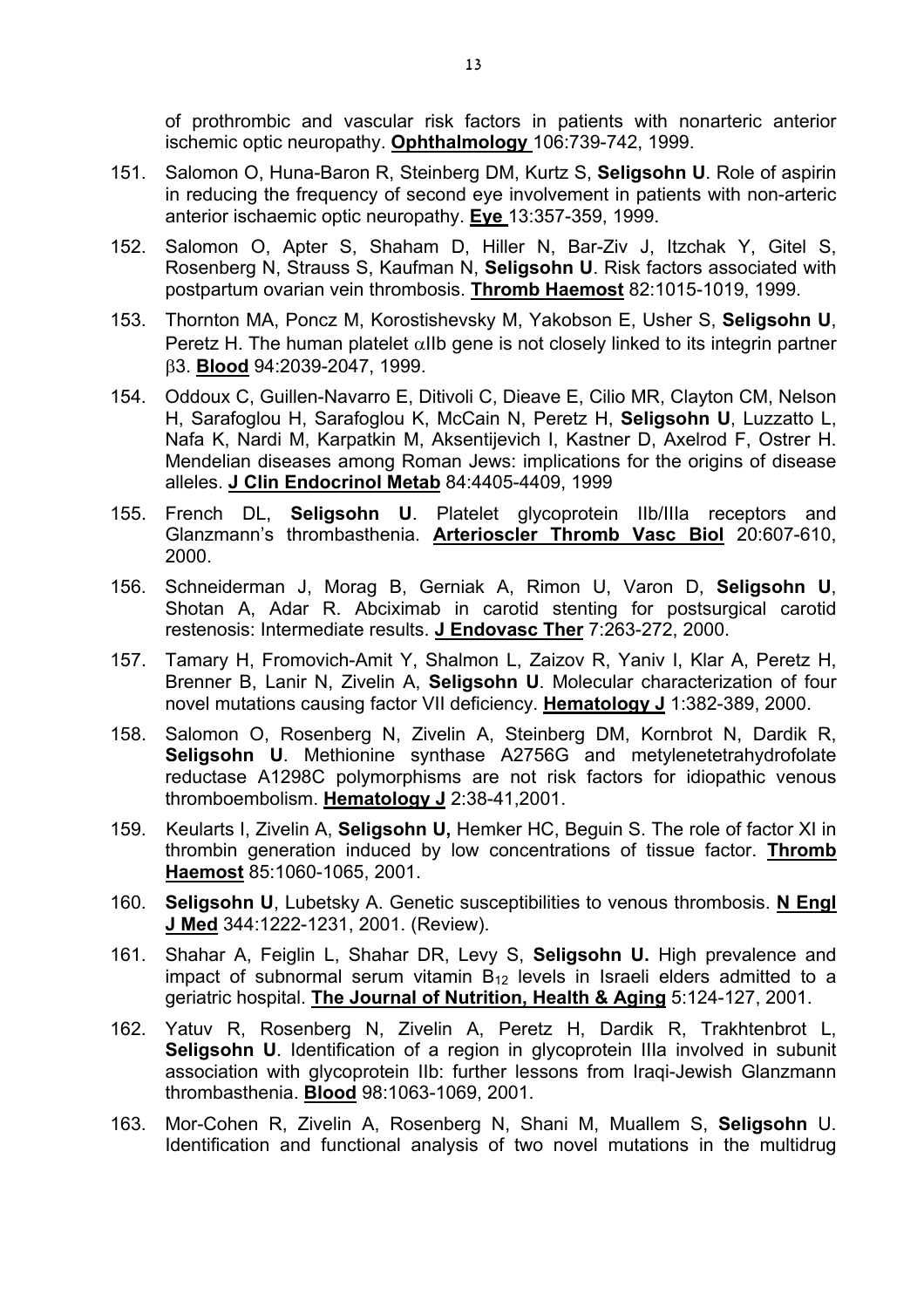resistance protein 2 gene in Israeli patients with Dubin-Johnson syndrome. **J Biol Chem** 276: 36923-36930, 2001.

- 164. Salomon O, Huna-Baron R, Moisseiev J, Rosenberg N, Rubovitz A, Steinberg DM, Davidson J, Sela BA, **Seligsohn U**. Thrombophilia as a cause for central and branch retinal artery occlusion in patients without an apparent embolic source. **Eye** 15:511-514, 2001.
- 165. Streifler JY, Rosenberg N, Chetrit A, Eskaraev R, Sela BA, Dardik R, Zivelin A, Ravid B, Davidson J, **Seligsohn U**, Inbal A. Cerebrovascular events in patients with significant stenosis of the carotid artery are associated with hyperhomocysteinemia and platelet antigen-1 (Leu33Pro) polymorphism. **Stroke** 32:2753-2758, 2001.
- 166. Rosenberg N, Murata M, Ikeda Y, Opare-Sem O, Zivelin A, Geffen E, **Seligsohn U**. The frequent 5,10-methylenetetrahydrofolate reductase C677T polymorphism is associated with a common haplotype in Whites, Japanese, and Africans. **Am J Hum Genet**70:758-762, 2002.
- 167. Shpilberg O, Rabi I, Schiller K, Walden R, Harats D, Tyrrell KS, Coller B, **Seligsohn U**. Patients with Glanzmann thrombasthenia lacking platelet glycoprotein  $\alpha_{11b} \beta_3$  (GPIIb/IIIa) and  $\alpha_1 \beta_3$  receptors are not protected from atherosclerosis. **Circulation** 105:1044-1048, 2002.
- 168. Zivelin A, Bauduer F, Ducout L, Peretz H, Rosenberg N, Yatuv R, **Seligsohn U**. Factor XI deficiency in French Basques is caused predominantly by an ancestral Cys38Arg mutation in the factor XI gene. **Blood** 99:2448-2454, 2002.
- 169. Goldberg Y, Berliner S, **Seligsohn U**. Clinical and economical advantages of anticoagulant treatment in specialized clinics. **Harefuah Journal of the Israel Medical Association** 141:830-832, 2002.
- 170. Klerk M, Verhoef P, Clarke R, Blom HJ, Kok FJ, Schouten EG, The MTHFR Studies Collaboration Group (Abbate R, Marcucci R, Samani NJ, Anderson JL, Zebrack JS, Ardissino D, Morlini FM, van Bockxmeer FM, Brownrig L, Chambers J, Kooner JS, Genest J, Rozen R, Ferrer-Antunes C, Palmeiro A, Fernandez-Arcas N, Reyes-Engel A, Folsom AR, Fowkes FGR, Lee AJ, Gemmati D, Scapoli GL, Girelli D, Corrocher R, Gulec S, Hopkins PN, Inbal A, **Seligsohn U**, Kluijtmans LAJ, Jukema JW, Kozich V, Janosikova B, Ma J, Stampfer MJ, Malinow MR, Ashfield-Watt PAL, Clark ZE, Meisel C, Stangl K, Graham IM, Morita H, Nagai R, Nakai K, Yamakawa-Kobayashi K, Hamaguchu H, Gaziano M, Schwartz SM, Siscovick DS, Silberberg JS, Szczeklik A, Domagala Teresa B, Tanis BC, Rosendaal FM, Thogersen AM, Nilsson TK, Todesco L, Litynsky P, Tokgozoglu SL, Tsai MY, Hanson NQ, Rimm FB, Verhoeff BJ, Trip MD. MTHFR 677C→T polymorphism and risk of coronary heart disease. **JAMA** 288:2023- 2031, 2002.
- 171. **Seligsohn U**. Glanzmann thrombasthenia: a model disease which paved the way to powerful therapeutic agents. **Pathophisiol Haemost Thromb** 32:1-4, 2002.